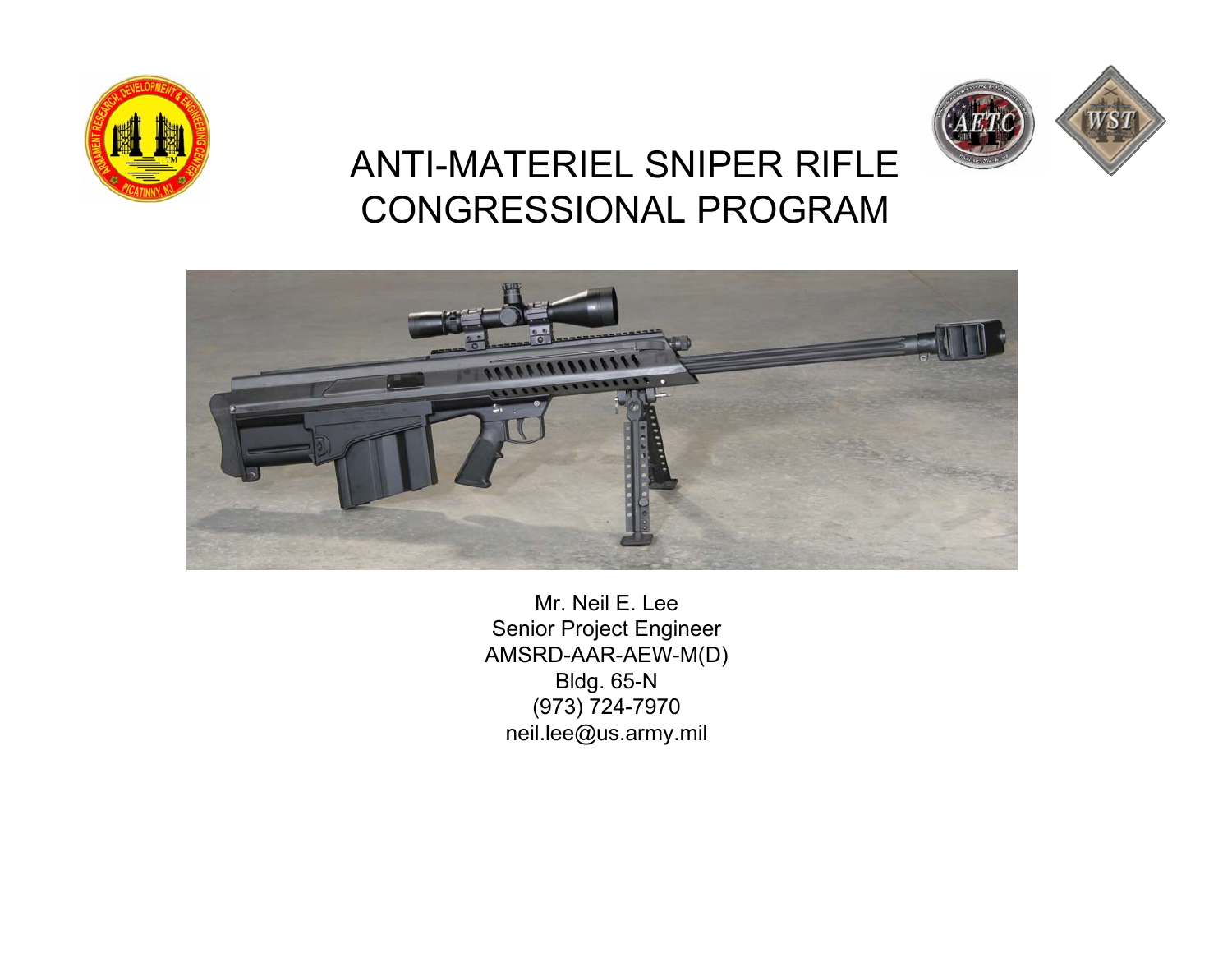### ANTI-MATERIEL SNIPER RIFLE CONGRESSIONAL PROGRAM

- $\bullet$  The objectives of this program were to develop technologies in the following areas:
	- Smaller/Lighter Individual and Crew Served Weapons
	- Innovative Breech Locking Designs
	- Innovative Weapon Mounts
	- Electrical Energy Generation and Storage
- $\bullet$ **Contractors** 
	- Barrett Firearms Manufacturing, Inc.
	- Cape AeroSpace
	- FN Herstal SA
	- Materials & Electrochemical Research (MER) Corporation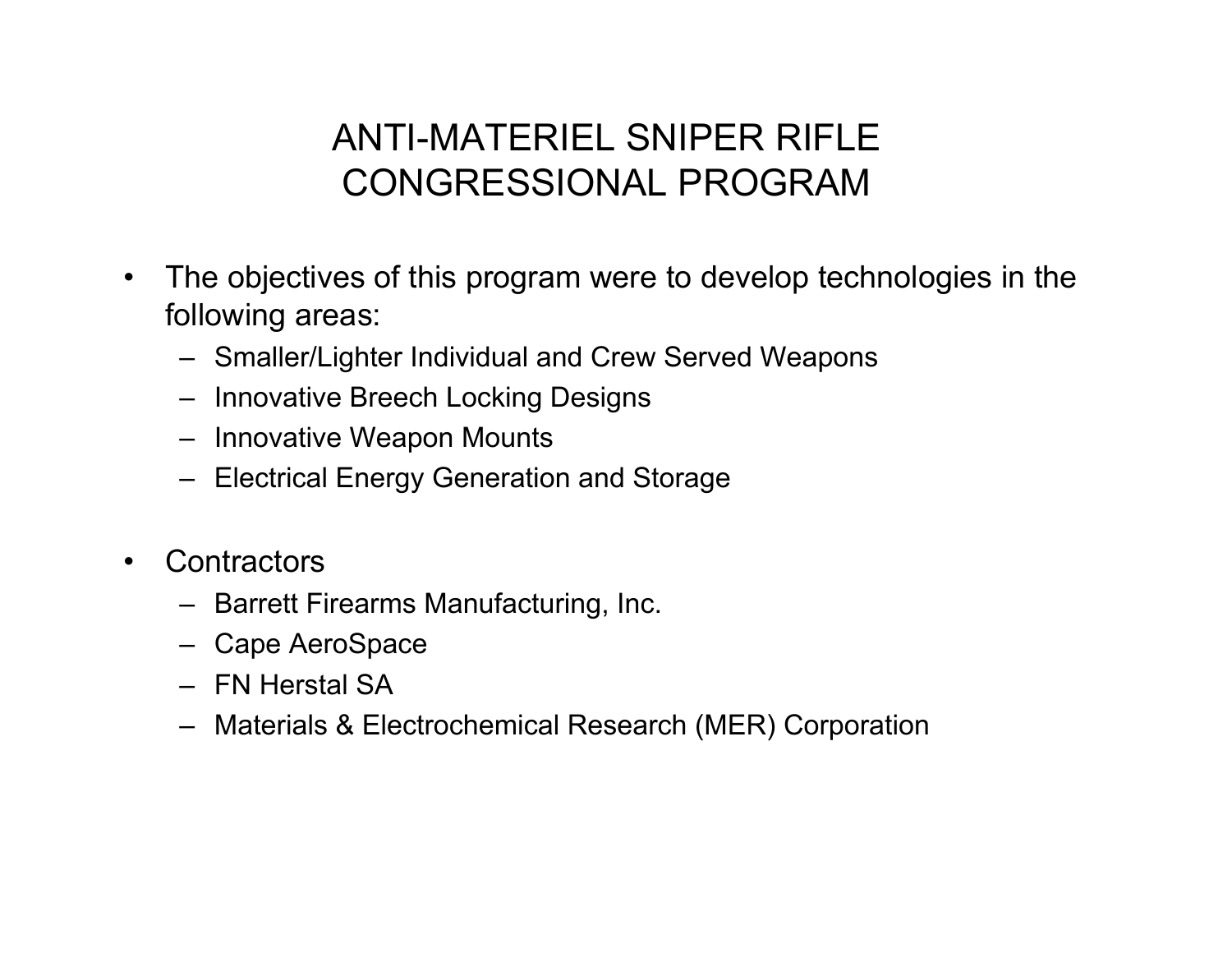### BARRETT FIREARMS MANUFACTURING, INC.

#### Lightweight M107 LRSR



| <b>Specifications</b> |                     |
|-----------------------|---------------------|
| Caliber:              | .50 cal BMG         |
| Weight:               | 23.7 lbs            |
| Length:               | 57 inches           |
| Operation:            | Semi-Automatic, Gas |

Material change provides 30% weight reduction of M107 LRSR.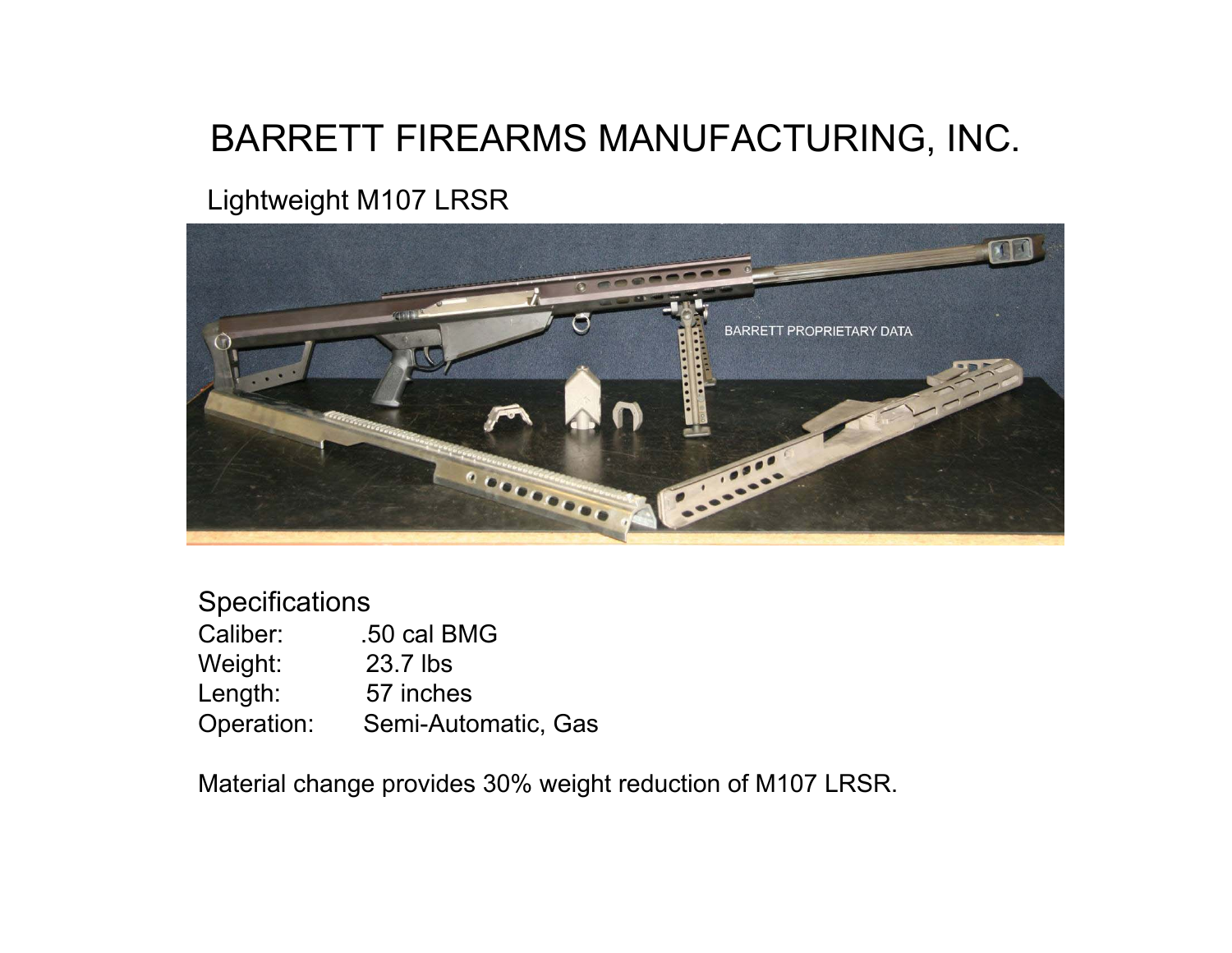#### BARRETT FIREARMS MANUFACTURING, INC.

#### XM500 Anti-Material Rifle



#### **Specifications**

| Caliber:   | .50 cal BMG         |
|------------|---------------------|
| Weight:    | 26 lbs              |
| Length:    | 46 inches           |
| Operation: | Semi-Automatic, Gas |

Increased mobility, lighter, shorter length than M107 LRSR.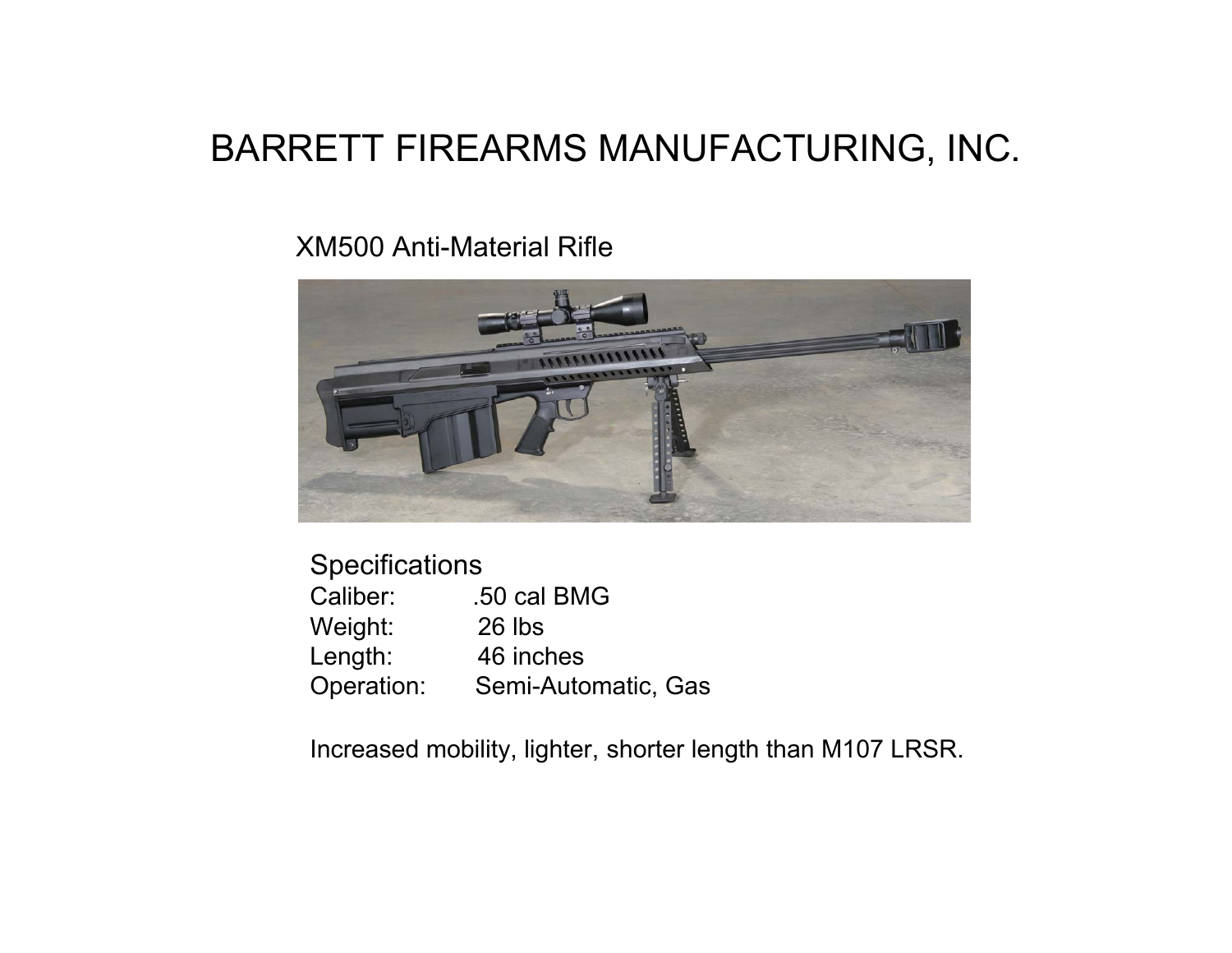### BARRETT FIREARMS MANUFACTURING, INC.

#### XM109 Anti-Materiel Payload Rifle





| Caliber              | 25mm, Objective Individual<br><b>Combat Weapon</b> |
|----------------------|----------------------------------------------------|
| Operation            | Semi-Automatic                                     |
| <b>Barrel Length</b> | 17.6 inches (44.70 cm)                             |
| <b>Rifling Twist</b> | 1 in 22                                            |
| Rifle Weight         | 35.12 pounds (15.93 kg)                            |
| Overall Length       | 46 inches (116.84 cm)                              |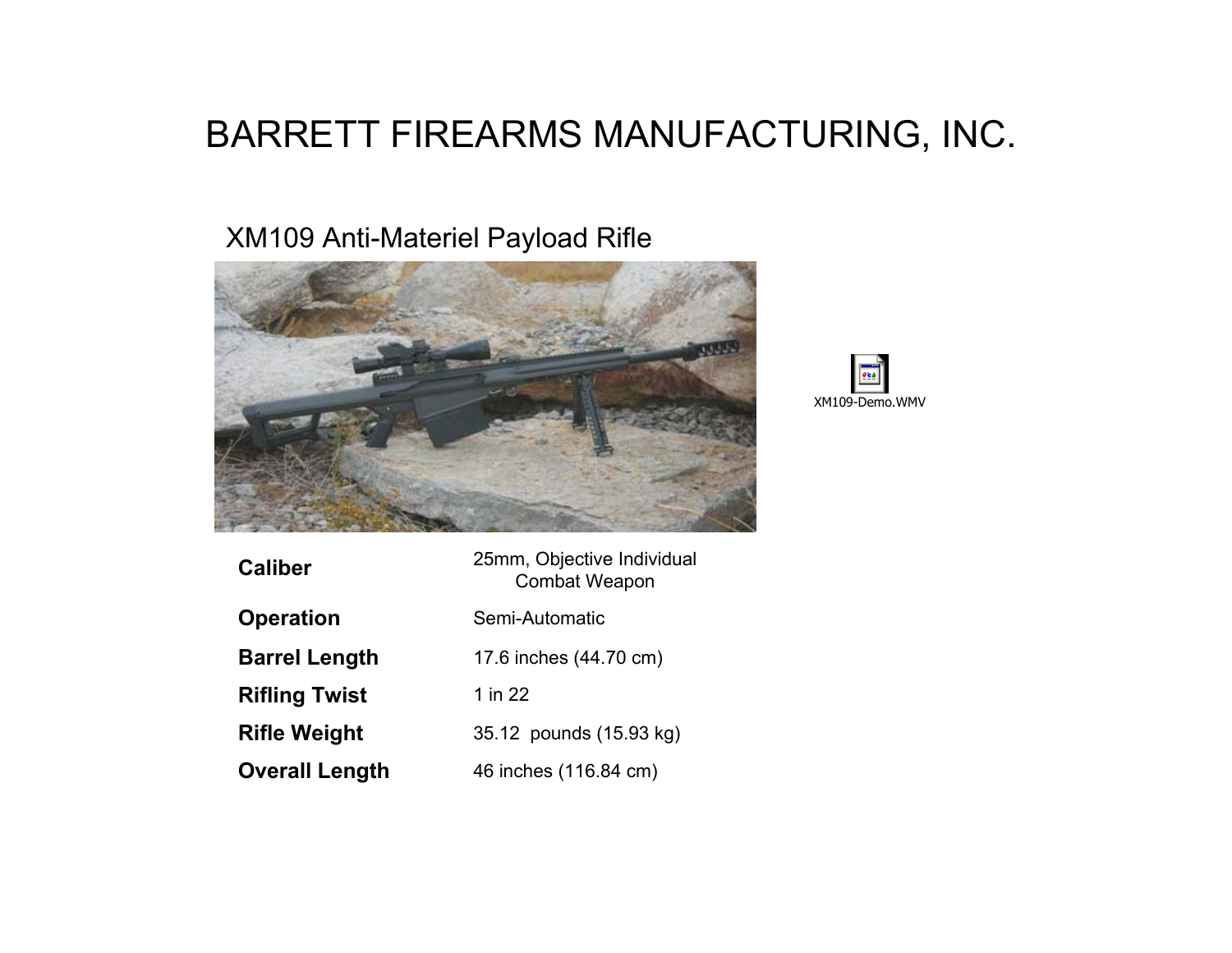#### CAPE AEROSPACE

• Cape AeroSpace demonstrated mechanical to electrical energy conversion using piezoelectric crystals in gas and recoil operated weapon systems



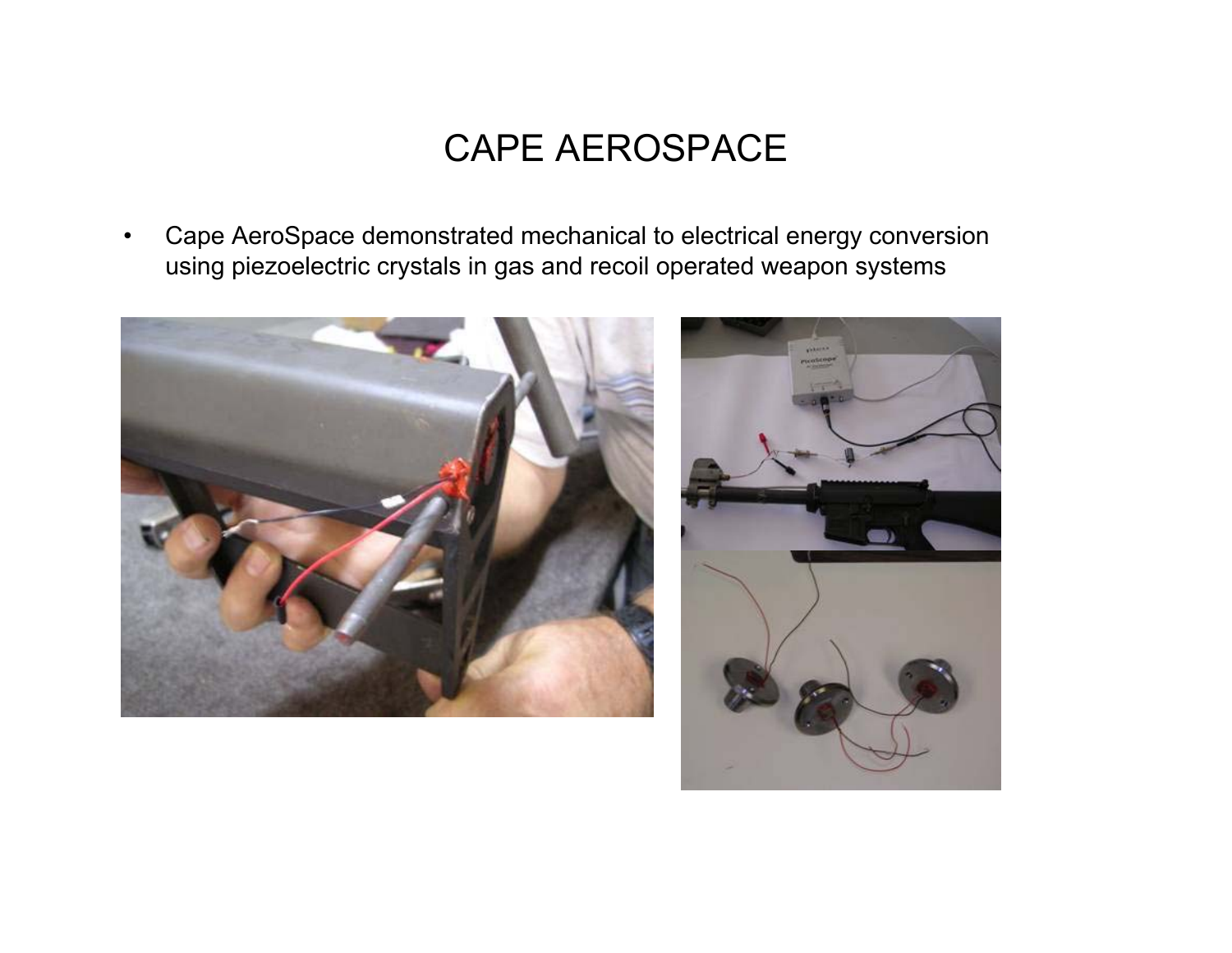### FN HERSTAL, S. A.

- •FN Herstal SA prototype High Velocity 40mm Grenade Launcher
- $\bullet$ Provides man portable high velocity 40mm capability



**Specifications** Weight 17 lbs (threshold) Length 32 Inches Height 9.25 Inches Width 5.0 Inches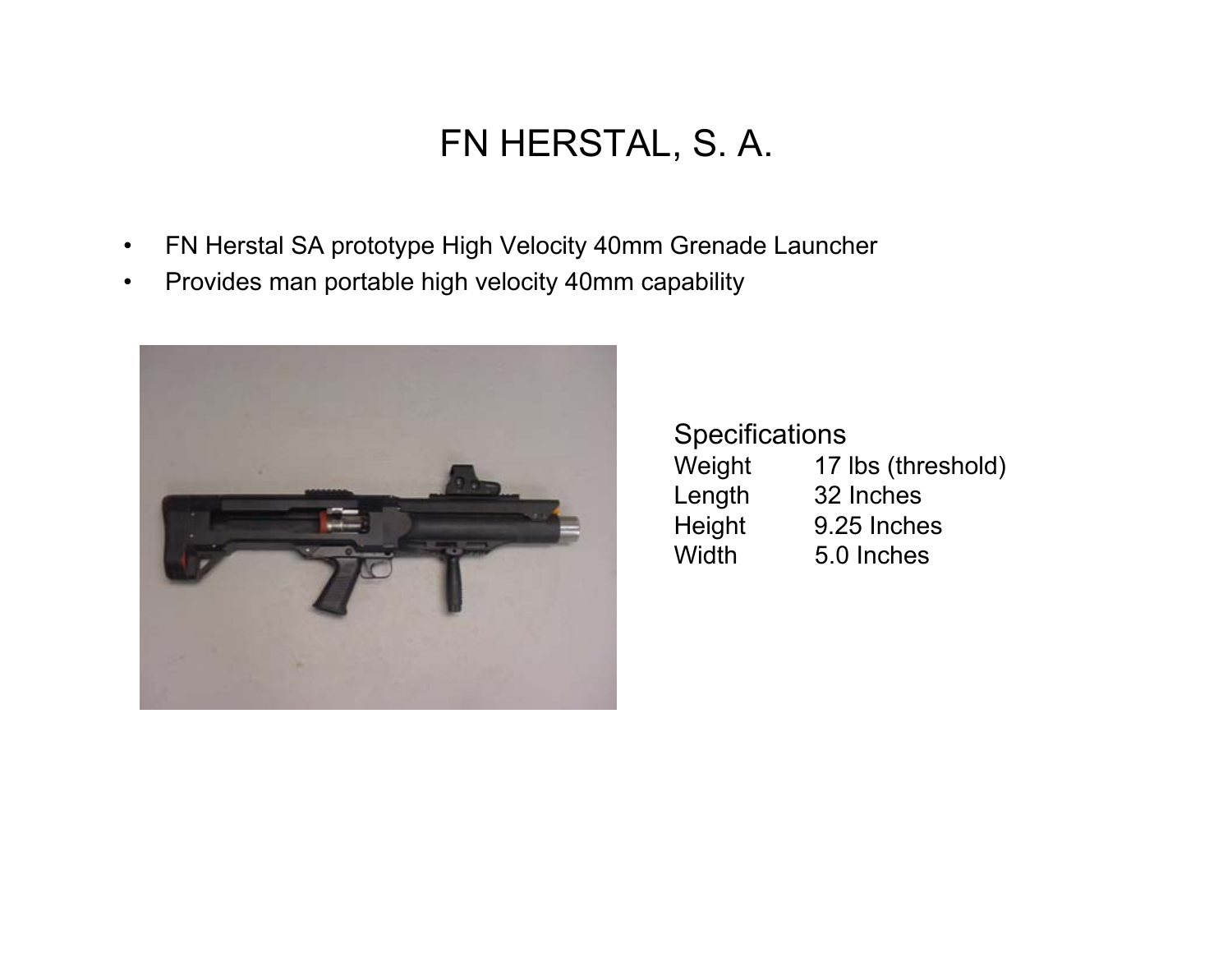### MATERIALS & ELECTROCHEMICAL RESEARCH **CORPORATION**

- – Lightweight composite .50 cal barrels
	- •Thin Metal Liner, Tantalum-Tungsten
	- •Ceramic Liner, Silicon Aluminum Oxynitrate